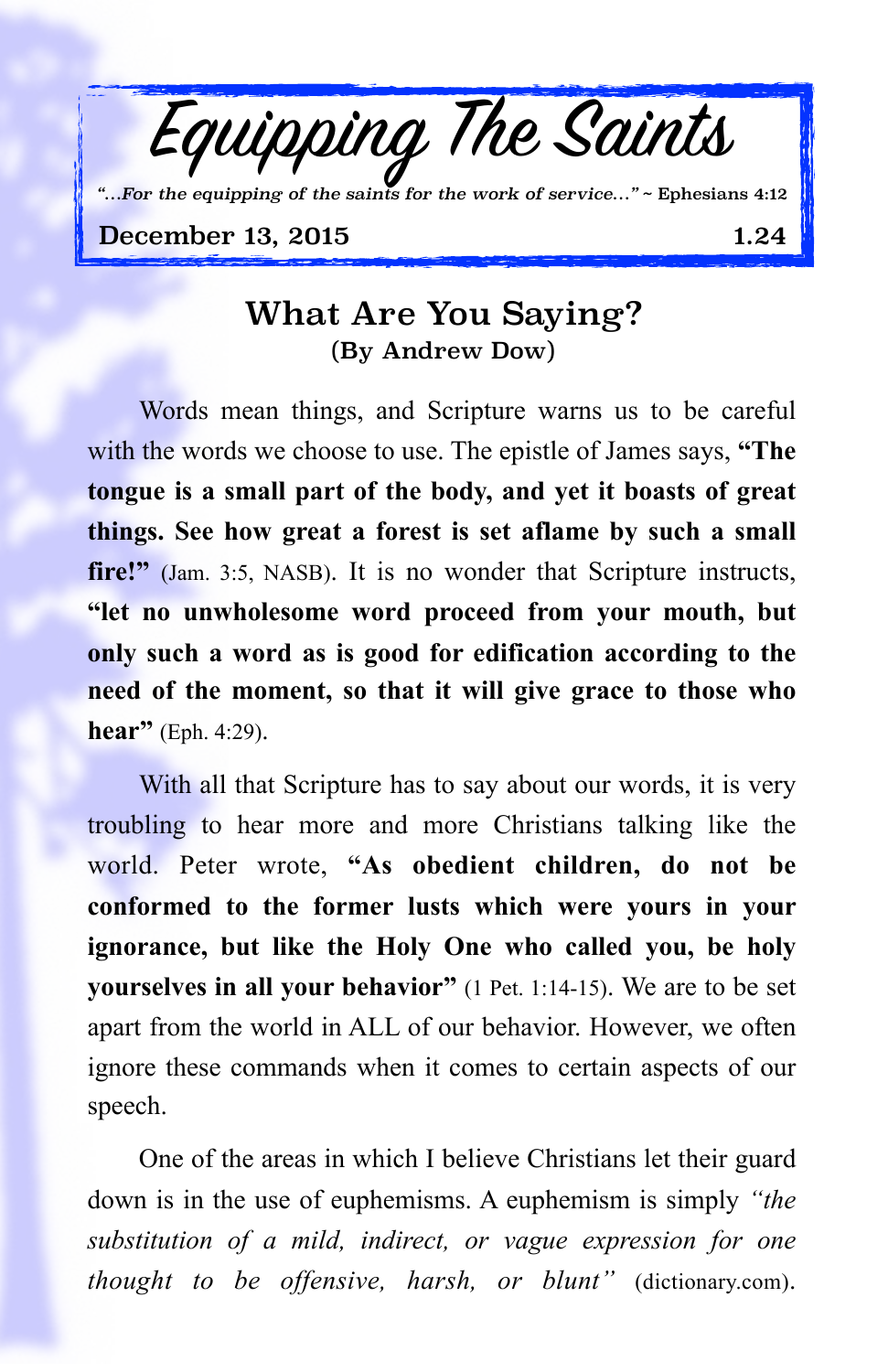Euphemisms are not always inappropriate. For instance, it might be inconsiderate to bluntly state, *"so-and-so died."* To make the same point we will use euphemisms such as *"he passed on," "she crossed over,"* or *"they went home."* The words are different, but the point remains exactly the same. Similarly, many in the world will use certain words to purposefully take the place of inappropriate words. I hope you will allow me to candidly offer you a few things to think about as we all consider what types of things Christians should and shouldn't say.

## **Considering Some Euphemisms**

God's third commandment to Israel states: **"You shall not take the name of the Lord your God in vain, for the Lord will not leave him unpunished who takes His name in vain"** (Exo. 7:20; cf. Lev. 19:12). Something that is vain is empty or worthless. This command is likely given to keep the Israelites from taking meaningless oaths in God's name (cf. Deut. 6:13; 20:20). When the Lord's name was invoked it was to be a very serious matter. How do you think God perceives of the flippant use of His name today? People today make reference to God without any serious consideration for who He is. It is commonplace to hear people shout *"Oh my God!"* or *"Jesus!"* when something surprising happens. Many of us rightly teach our children to avoid such vain uses of God's name, but have we ever considered other words that some frequently use? Think about the following words and definitions (all definitions come from dictionary.com).

Gosh: *"Used as an exclamation or mild oath... euphemistic alteration of God."*

Golly: *"Used as a mild exclamation expressing surprise, wonderment, puzzlement, pleasure, or the like... euphemistic alteration of God."*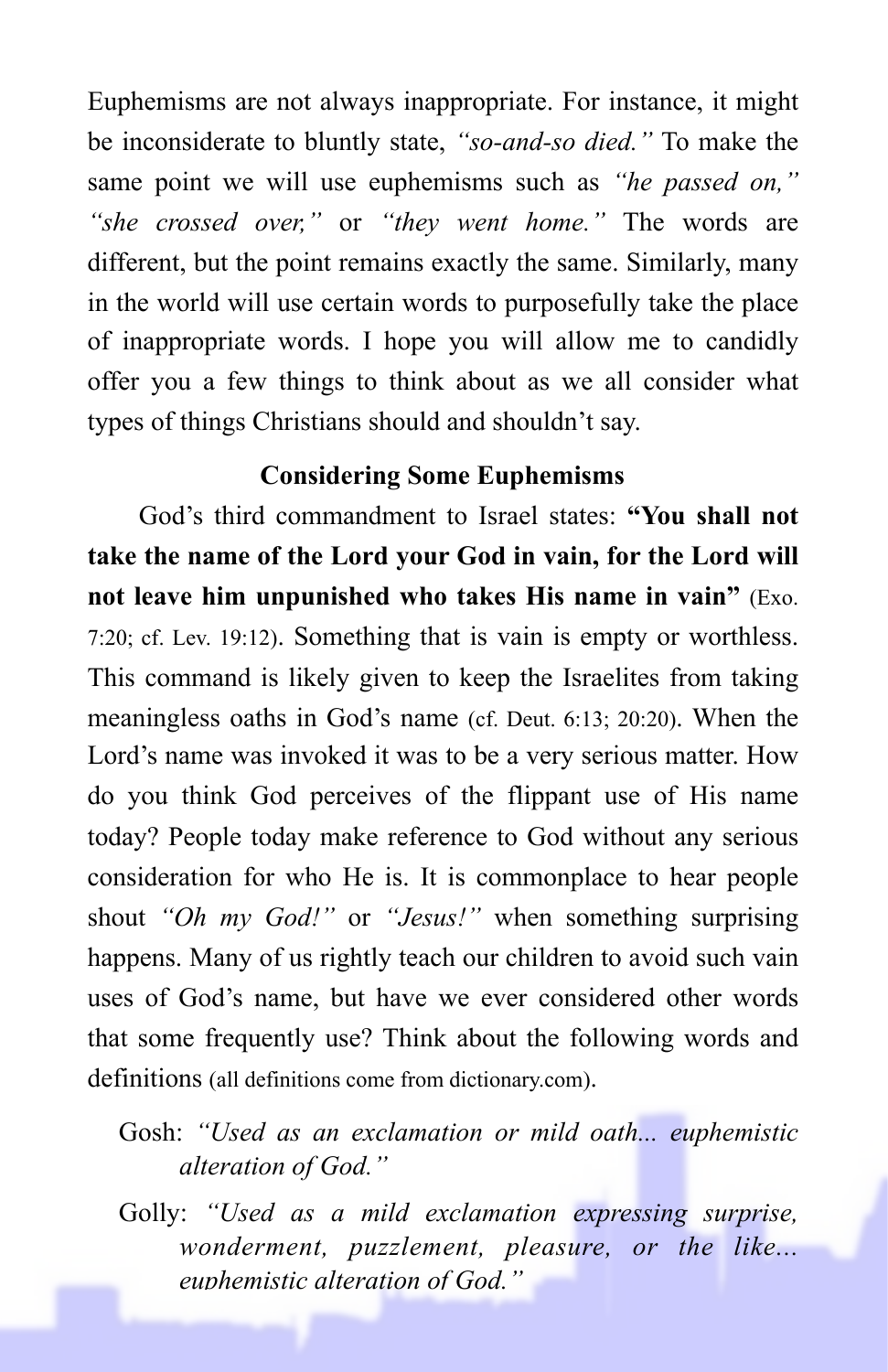Goodness: *"A euphemism for God: Thank goodness!"*

Gee: *"Used to express surprise, disappointment, enthusiasm, or simple emphasis... a euphemism for Jesus."* 

OMG: *"Oh my God! (used to express surprise, alarm, etc.)... from its use in digital communication."*

In addition to some vain uses of our Lord's name, there are a number of other kinds of euphemisms that have worked their way into our everyday vernacular. For instance, many of us would never carelessly use the word *"Damn,"* but do we use any euphemisms in its place? The word *"darn"* is defined as *"to curse; damn,"* and the word *"dang"* is defined as *"damn (used euphemistically)."* Another term, *"doggone,"* is defined as *"to damn... euphemistic alteration of God damned."* Another word we might avoid is the frivolous use of the word *"Hell."* Yet, many choose to disregard the fact that *"Heck"* is *"a euphemistic alteration of hell."*

## **What's The Point Of All This?**

I've used a lot of paper here to briefly offer definitions and origins of words, but what's the big deal? I am NOT writing this article to become the "word police." It is not my intentions to definitively state what words Christians should or should not use. We must all examine our own language to discern whether or not it agrees with God's Word. However, there are a few things I hope a consideration like this accomplishes.

**First, I hope we recognize that words mean things.** It is not acceptable to follow the whims of the world in whatever directions they go. If we use the words of the world we might fit in, but we will be rejecting the desire of God that we be His holy people. Words mean things. Let's make an effort to understand the words we use and use only those words that glorify God!